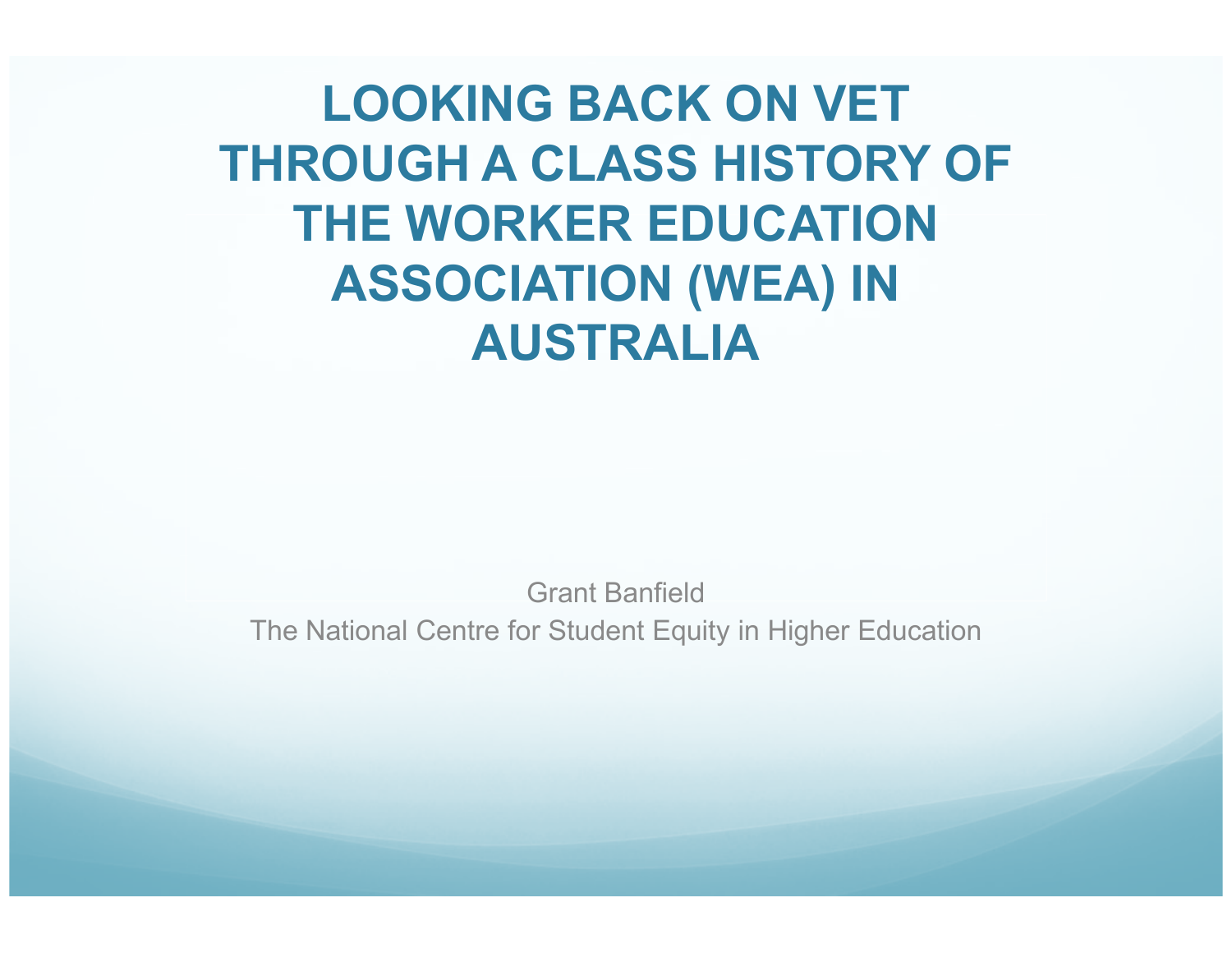We decided to put our history on the walls because in our dayto-day activities, our wage cases and everything else, we always needed a record. We used that as a sort of dictionary ... for education at job delegate meetings.

In Friesen and Taksa 1996: 191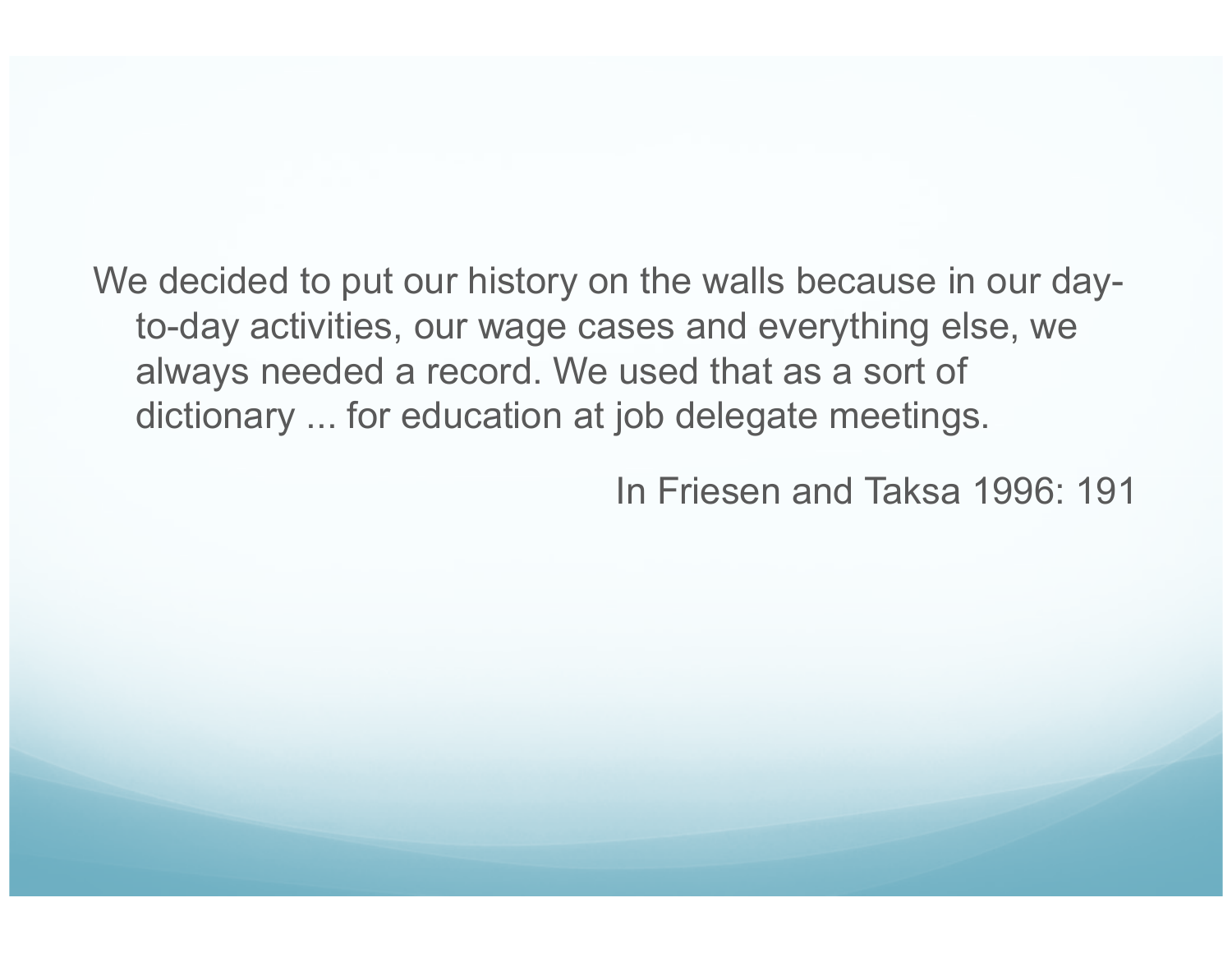This paper is a part of a larger research project that intends to examine the relationship between worker education and the history of class struggle in Australia. The particular focus of the paper centres on the formation of the Worker Education Association (WEA) in Australia and its tenuous relationship over time with working class aspirations. Drawing on existing historical research in the field the paper charts the organisational beginnings of the WEA in early twentieth century England to its adoption in Australia. Through the presentation of selected case studies, it is argued that the evolution of the WEA has been animated by the ideological tensions between liberalism (with its emphasis on consensus and political neutrality) and social radicalism (that stresses class conflict and the necessity of overtly political education). However, in the context of such tensions, the paper further argues that liberalism has been the historically predominant ideology of the WEA. It is against and from outside such consensual and apolitical impulses that, for example, working class theatre and folk music of the inter-war years developed. The paper presents these as both alternative educational forms and cultural expressions of class struggle. In its conclusion, the paper returns to the theme of the larger project that implicates contemporary vocational training and worker education within the liberal (and, more recently, neo-liberal) drive to deny worker-centered and class conscious education.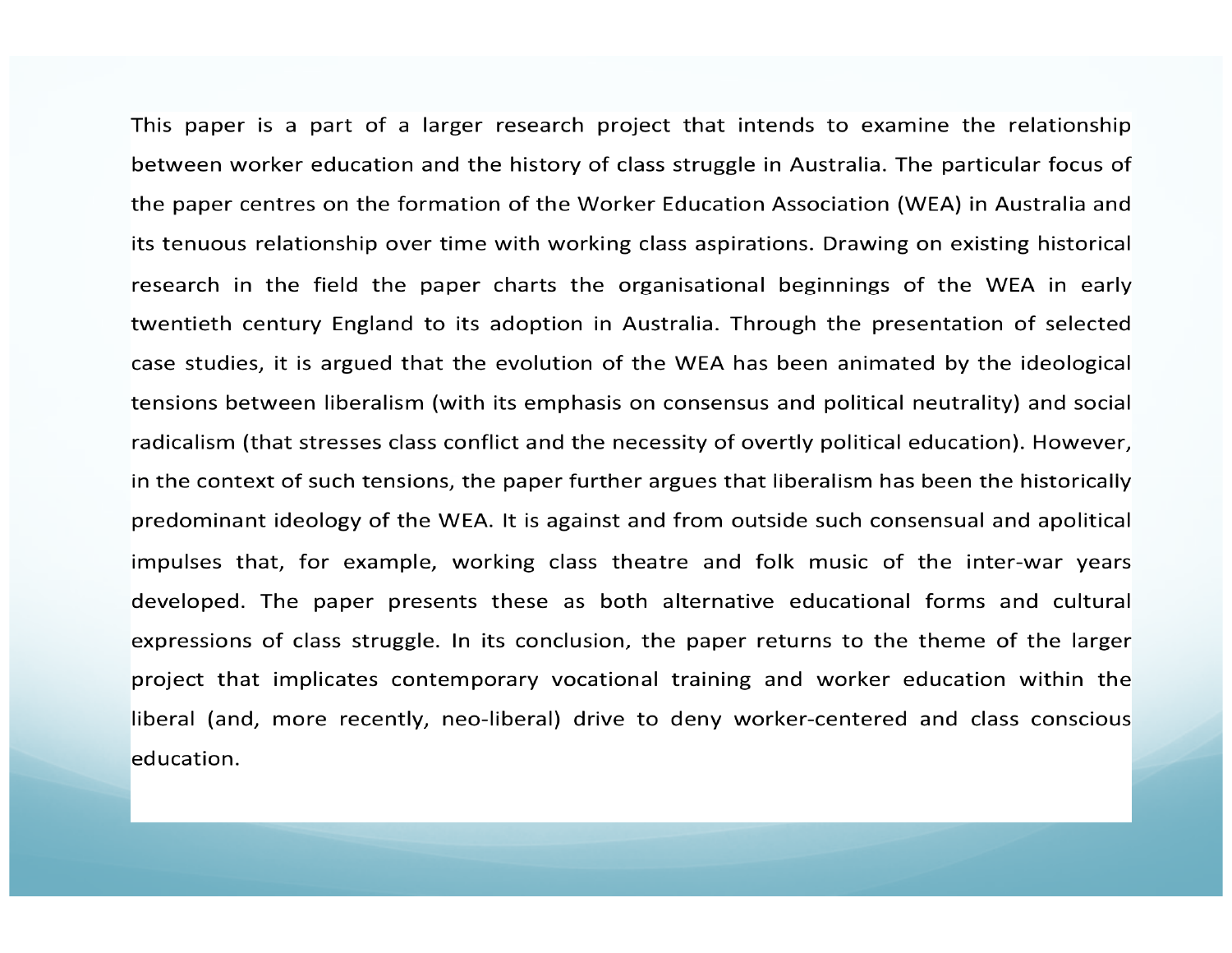## Adult Education's Hidden Tradition: Bob Boughton's 'Red' WEA

In Broughton's work in Adult Education he has

… been tracing a direct line from that publication of the Red WEA (i.e. The Communist Manifesto), down through the second half of the nineteenth century, an adult education tradition, not just in English [sic] or in Europe, but here in Australia. This was a socialist tradition and yes, communist tradition, which carried forward the Chartist's slogan raised against the Useful Knowledge Societies and the Mechanics Institutes established by their liberal masters. What we want, this tradition said, is not the useful knowledge you seek to give us, which will only make us more productive employees … No, what we want, the Chartists had said, is really useful knowledge … A knowledge, as Marx might have said, not simply interpreting the world, but helping us to change it.

https://ala.asn.au/conf/2003/boughton.pdf